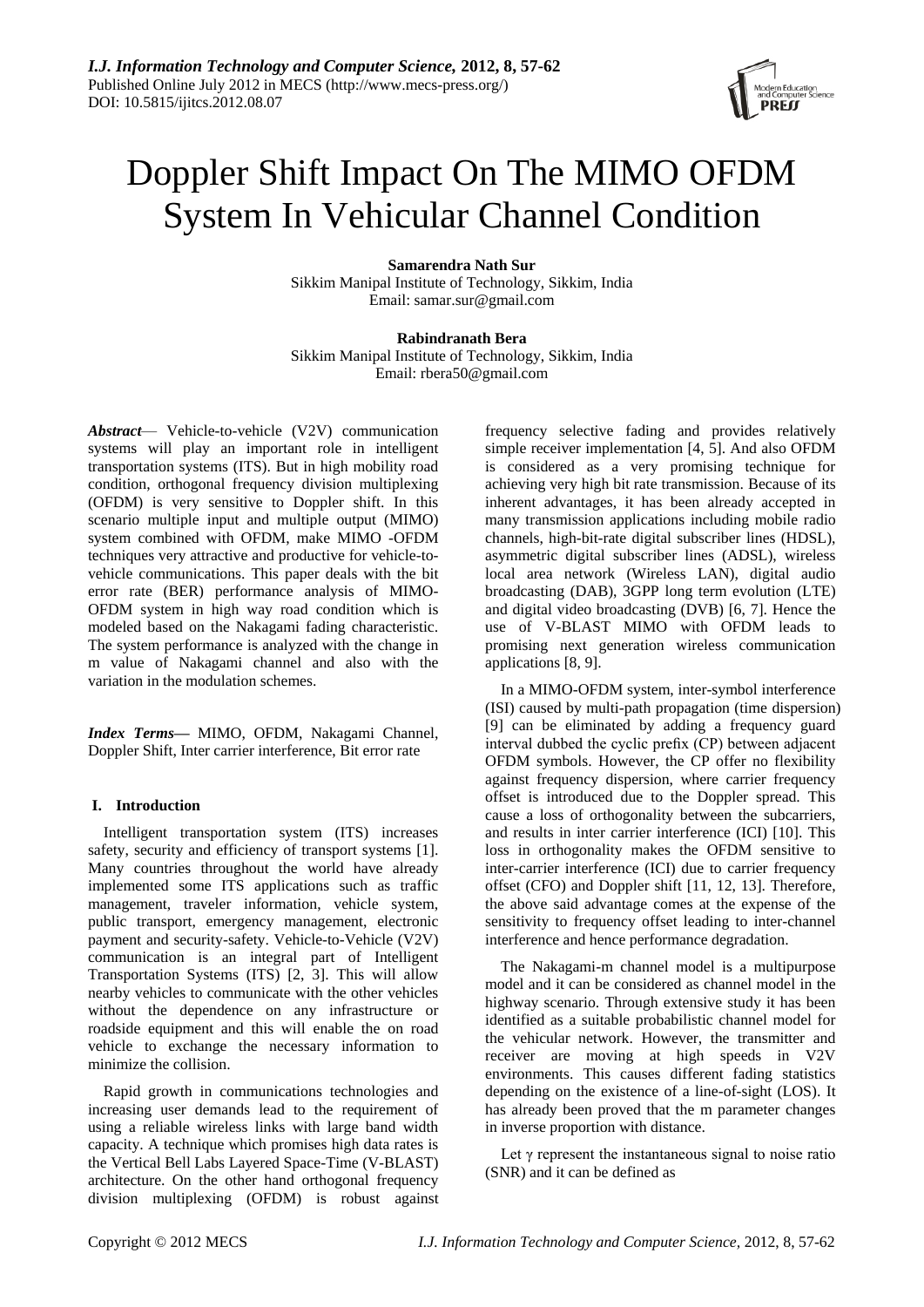$$
\gamma = \beta^2 \frac{E_s}{N_0} \tag{1}
$$

Where  $\beta$  is the fading amplitude,  $E_s$  is the energy per symbol, and  $N_0$  is the noise spectral density. The probability distribution function of  $\beta$  for the Nakagami-m fading channel is given by

$$
P_{\beta}(\beta) = \frac{2}{\Gamma(m)} \left(\frac{m}{\Omega}\right)^m \beta^{2m-1} \exp\left(\frac{-m\beta^2}{\Omega}\right), \quad \beta \ge 0, m \ge \frac{1}{2} \quad (2)
$$

Where  $\Gamma$  (.) represents the Gamma function, J  $\overline{\phantom{a}}$  $\Omega = E \left[ \beta^2 \right]$ and m is the parameter of fading depth that ranges from 0.5 to infinity and this parameter is responsible for the variation in fading condition.

The fading parameter m is defined by the equation as given below

$$
m = \frac{E^2[\beta^2]}{\text{var}[\beta^2]}.
$$
 (3)

Then the probability density function (PDF) of the instantaneous SNR  $\gamma$  is given by [14, 15]

$$
P_{\gamma}(\gamma) = \frac{1}{\Gamma(m)} \left(\frac{m}{\overline{\gamma}}\right)^{m} \gamma^{m-1} \exp\left(\frac{-m\gamma}{\overline{\gamma}}\right), \quad \gamma \ge 0 \tag{4}
$$



Fig 1: PDF of Nakagami Channel.

Rayleigh fading conditions, i.e. no line-of-sight exists, can be obtained through Nakagami by setting  $m = 1$ . Higher values of m can be used for approximating Rician distributed channel conditions where a line-ofsight path exists, while for  $m < 1$ , the channel conditions are worse than the Rayleigh distribution.

In this paper, the performance of a V-BLAST MIMO OFDM system in the presence of CFO is considered. In presence of Doppler, the system performance has been analyzed for different modulation scheme such as (Mary phase shift keying) MPSK and (M-ary quadrature amplitude modulation) MQAM with Nakagami channel.

The remainder of this paper is organized as follows: First, a short description on the V-BLAST MIMO system model in section II. Followed by mathematical analysis on ICI and BER calculation in sections III and IV respectively. In Section V, the simulation results and comparisons are given. Conclusions are drawn in the last section.

#### **II. V-BLAST-MIMO OFDM System Model**

In V-BLAST the signal is spatially equalized on a layer basis. OFDM data symbols sent through each individual transmit antenna is referred to as a layer in the V-BLAST.

We consider a V-BLAST OFDM system with T transmit and R receive antennas. And also we consider that perfect channel state information (CSI) is available at the receiver. Figure below shows a basic block diagram of a VBLAST MIMO OFDM system.



Fig 2: VBLAST MIMO-OFDM system model

At the transmitter incoming bits are mapped on a modulation constellation using MPSK or MQAM, the layered using VBLAST algorithm. This layered data then feed to the OFDM modulation block. The OFDM signal for each antenna is obtained by applying the Inverse Fast Fourier Transform (IFFT) on the transmitter side. A cyclic prefix (CP) is inserted in front of the OFDM symbol at the final step of OFDM modulation block. Cyclic prefix is used to reduce the inter symbol interference (ISI). At the receiver side Fast Fourier transform (FFT) is applied after removing the CPs. Then Channel estimation using VBLAST zero forcing (ZF) detection is done for each OFDM subcarrier followed by demodulation.

#### **III. ICI Analysis**

An OFDM system basically consists of a parallel transmission, signal modulation and IFFT/FFT [11-14]. Each parallel data is mapped with MPSK/ MQAM digital modulation scheme and, then, those data are modulated by an IFFT on N-parallel subcarriers. After adding cyclic prefix, the parallel data streams are converted to serial one and then the complete OFDM symbol is transmitted over a discrete-time channel. At the receiver, again the serial data stream is converted to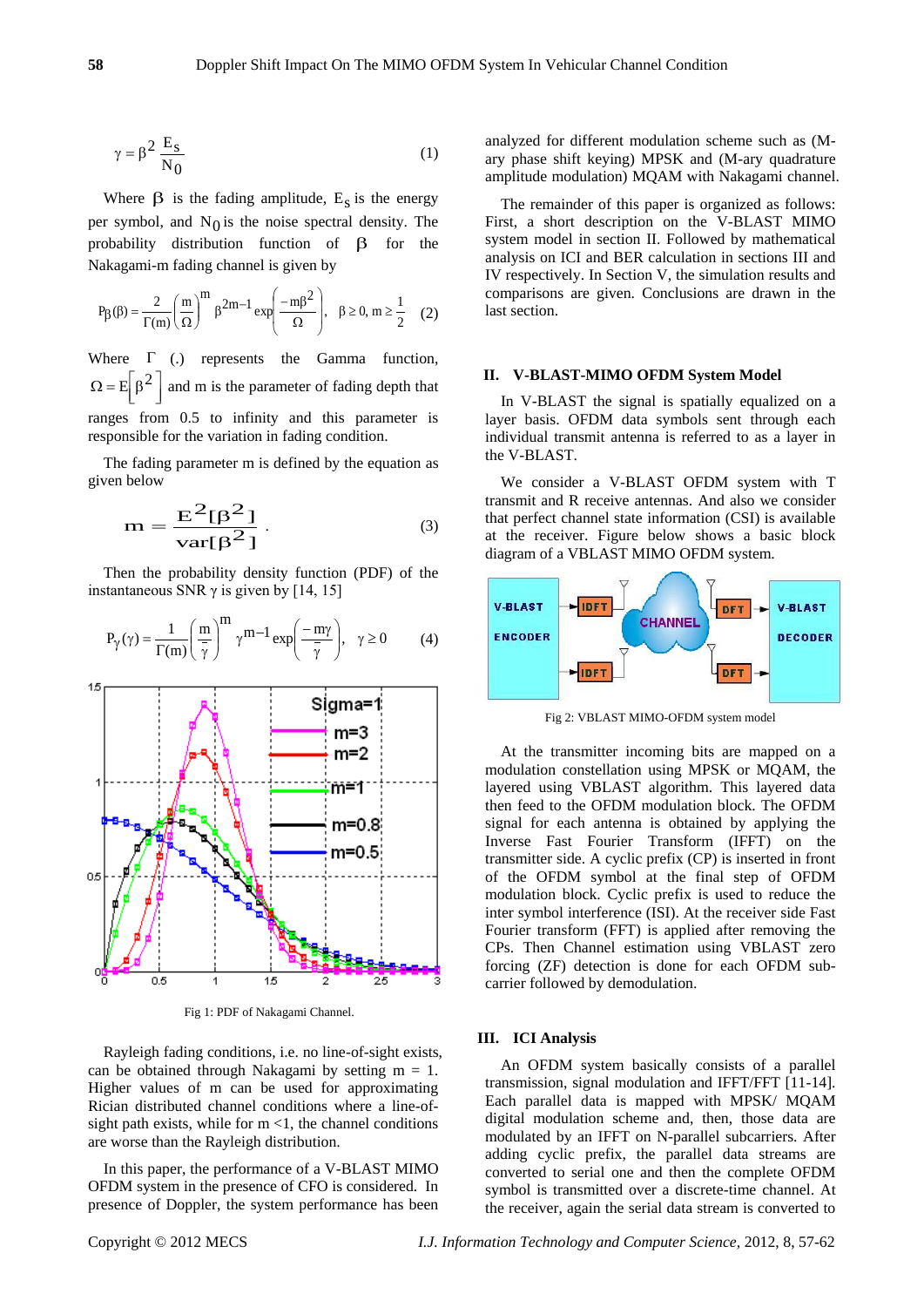parallel one. After the removal of cyclic prefix, the data are retrieved by a FFT and, then, demapped with corresponding scheme to obtain the estimated data.

In a OFDM system the transmitted signal can be represented by

$$
x(n) = \frac{1}{N} \sum_{p=0}^{N-1} x(p)e^{j2\pi pn / N}
$$
 (5)

where  $x(n)$  denotes the  $n<sup>th</sup>$  sample of the OFDM transmitted signal, X(p) denotes the modulated symbol over the  $p<sup>th</sup>$  subcarrier and N is the total number of the subcarriers.

The received signal in time domain after DFT could be written as

$$
Y(p) = \frac{1}{N} \sum_{n=0}^{N-1} y(n)e^{-j2\pi pn / N} + G(p)
$$
 (6)

Where G (p) denotes an additive white Gaussian noise for the  $p<sup>th</sup>$  subcarier.

Assuming the channel frequency offset normalized by the subcarrier frequency spacing denotes as ε and discrete time domain OFDM signal y (n) is multiplied by the factor  $e^{j2\pi n \epsilon/N}$  in (6) to resent the frequency offset.

As in [11], (6) can be written as

$$
Y(p) = S(0)H(p)X(p) + \sum_{l=0, l \neq p}^{N-1} S(l-p)H(l)X(l) + N(p) \qquad (7)
$$

Where  $p=0, 1$  -----, N-1.

The ICI coefficient between  $1<sup>ih</sup>$  and  $p<sup>ih</sup>$  sub-carrier, S (l-p) can be expressed as

$$
S(1-p) = \frac{\sin(\pi(1-p+\epsilon))}{N\sin(\frac{\pi}{N}(1-p+\epsilon))} \exp[j\pi(1-\frac{1}{N})(1-p+\epsilon)] \quad (8)
$$

and

$$
S(0) = \frac{\sin c(\varepsilon)}{\sin c(\frac{\varepsilon}{N})} \exp[j\pi(1 - \frac{1}{N})\varepsilon]
$$
(9)

Here, S(0) produces the phase rotation to the modulated symbol for  $p<sup>th</sup>$  subcarrier.

The first term in (7) represents the carrier component and the average power on the  $p<sup>th</sup>$  subcarrier can be written as

$$
E[|C(p)|^2] = E[|X(p)H(p)S(0)|^2]
$$
\n(10)

The second term represents the ICI component and the average power of it can be written as

$$
E[|I(p)|^{2}] = E\left|\sum_{l=0, l \neq p}^{N-1} S(l-p)H(l)X(l)\right|^{2} \tag{11}
$$

Therefore, the average SINR for the  $p<sup>th</sup>$  subcarrier can be represented as

$$
SINR(p) = \frac{E[|X(p)H(p)S(0)|^{2}]}{E[|\sum_{l=0, l \neq p}^{N-1} S(l-p)H(l)X(l)|^{2}]}
$$
(12)

When SNR is high, the achievable system bit error rate (BER) performance in presence of the frequency offset is governed by (signal to interference noise ratio) SINR.

## **IV. BER Calculation**

The moment generating function (MGF) [16, 17] of the SNR in Nakagami-m fading is given by

$$
\phi_{\gamma}(s) = \int_{0}^{\infty} \exp(-s\gamma) P_{\gamma}(\gamma) d\gamma =
$$

$$
\left(\frac{m}{m + s\gamma}\right)^{m}, \quad m \ge \frac{1}{2}
$$
(13)

The conditional- error probability (CEP) for M-PSK is given by

$$
P_S(\gamma) = \frac{1}{\pi} \int_{0}^{\pi - \frac{\pi}{\gamma}} \exp\left(\frac{-\gamma \sin^2(\frac{\pi}{\gamma})}{\sin^2 \theta}\right) d\theta \qquad (14)
$$

The average symbol error rate in Nakagami channel for positive value of fading depth m is given by

$$
\frac{\mathbf{P}_{\mathbf{S}}}{\mathbf{P}_{\mathbf{S}}} = \frac{\mathbf{S}}{\mathbf{D}} \mathbf{P}_{\mathbf{S}} \left( \gamma \right) \mathbf{P}_{\gamma} \left( \gamma \right) \mathbf{d} \gamma \tag{15}
$$

$$
= \frac{1}{\pi} \mathbf{I}_S \left( 0, \pi - \frac{\pi}{M}, \left( \frac{\bar{\gamma}}{m} \right) \sin^2 \left( \frac{\pi}{M} \right) m \right) \tag{16}
$$

As in [16], the generalized form of  $I_s$  can be expressed as

$$
I_S(\theta_L, \theta_U \ c, d) = \int_{\theta_L}^{\theta_U} \left[ \frac{\sin^2 \theta}{c + \sin^2 \theta} \right]^d d\theta
$$

$$
= \theta_U - \theta_L - \sqrt{\frac{c}{c+1}} \left[ \frac{\pi}{2} + \lambda(c, \theta_U) \right] \sum_{k=0}^{d-1} \frac{1}{[4(c+1)]^k}
$$

$$
\times \left\{ \binom{2k}{k} + \frac{1}{\pi} \sum_{h=0}^{k-1} \binom{2k}{h} \frac{\sin[2(k-h)\lambda(c, \theta_U)]}{k-h} \right\} +
$$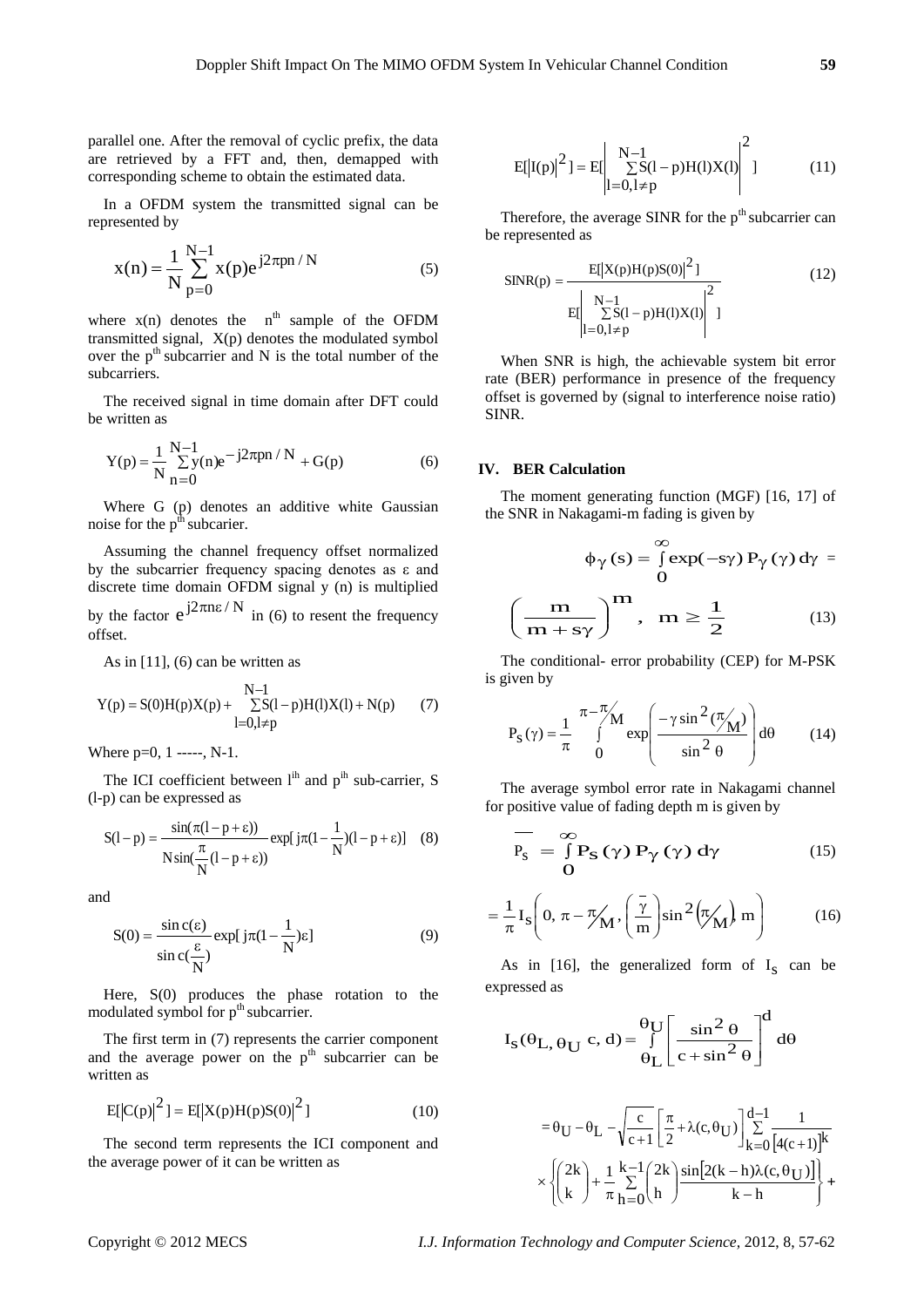$$
\sqrt{\frac{c}{c+1}} \left[ \frac{\pi}{2} + \lambda(c, \theta_L) \right] \sum_{k=0}^{d-1} \frac{1}{[4(c+1)]^k}
$$

$$
\times \left\{ \binom{2k}{k} + \frac{1}{\pi} \sum_{h=0}^{k-1} \binom{2k}{h} \frac{\sin[2(k-h)\lambda(c, \theta_L)]}{k-h} \right\} \tag{17}
$$

Where  $d$  (=m) is a positive integer and

$$
\lambda(q, \theta) = \tan^{-1} \left[ \sqrt{\left(\frac{q}{1+q}\right)} \cot(\pi - \theta) \right]
$$
 (18)  

$$
c = \left(\frac{7}{m}\right) \sin^2(\pi_M)
$$

L=Total no of diversity branches

 $h=(0,1,2,......L)$ 

k=k<sup>th</sup> signal point with instantaneous SNR  $\gamma$ 

As in [16], from the power series expansion of (2) it can be derived that at the higher SNR region the PDF of the fading amplitude  $(\beta)$  is inversely varying with the signal SNR level. And the proportionality relation changes with the variation in Nakagami fading shape parameter. For m= 0.5 (one-sided Gaussian), the PDF changes inversely with SNR level whereas for m=1 (Rayleigh fading) and m=2 (Rician fading) it is proportional to inverse of the square and fifth power of the SNR level respectively. Therefore, error probability rate in Nakagami fading channel with m=0.5 is worse than that of Rayleigh and Rician channel.

The BER of coherent M-QAM with two-dimensional Gray coding over the Additive White Gaussian Noise (AWGN) channel.

$$
P_b(\gamma) \approx 0.2 \exp(\frac{-3\gamma}{2(M-1)})
$$
\n(19)

The average BER in a slow and flat Nakagami-m fading channel may be derived by averaging the error rates for the AWGN channel over the PDF of the SNR in Nakagami-m fading:

$$
\overline{P_{b}(\gamma)} = \int_{-\infty}^{\infty} P_{b}(\gamma) \, x \, P_{\gamma}(\gamma) \, d\gamma
$$

$$
= \int_{0}^{\infty} 0.2 \exp(\frac{-3\gamma}{2(M-1)}) \, x \, \frac{1}{\Gamma(m)} \left(\frac{m}{\gamma}\right)^{m} \gamma^{m-1} \exp\left(\frac{-m\gamma}{\gamma}\right) d\gamma \qquad (20)
$$

Now after some simplification as in [18], the average BER can be calculated as given below:

$$
\overline{P_b(\gamma)} = 0.2 \left( \frac{2m(M-1)}{3\overline{\gamma} + 2m(M-1)} \right)^m
$$
\n(21)

## **V. Simulation Results**



Fig 3: SNR vs. BER Curves for 2x2 VBLAST MIMO-OFDM in Nakagami channel

Table 1 BER values in Two SNR regions.

| At SNR<br>12dB | <b>BER</b> | At SNR 3 dB | <b>BER</b> |
|----------------|------------|-------------|------------|
| $m=0.9$        | 0.05968    | $m=0.9$     | 0.4678     |
| $m=1$          | 0.02924    | $m=1$       | 0.3738     |
| $m=2$          | 0.0007984  | $m=2$       | 0.2798     |

Above figure shows the BER performance of the 2x2 VBLAST MIMO OFDM system in Nakagami channel condition. As in figure with the change in m values the performance of the system gets better. This improvement in the BER performance is due to the basic fading characteristics of the Nakagami channel, as with the increment of the m value, Nakagami fading characteristics changes from one sided Gaussian distribution to Raleigh distribution. Table 1 represents the system performance with different m values in two SNR regions (high SNR region at 12 dB and low SNR region at 3 dB). As in table with the change in m values at the high SNR level the system performance improves dramatically with respect to that of in low SNR level.



Nakagami channel with different modulation schemes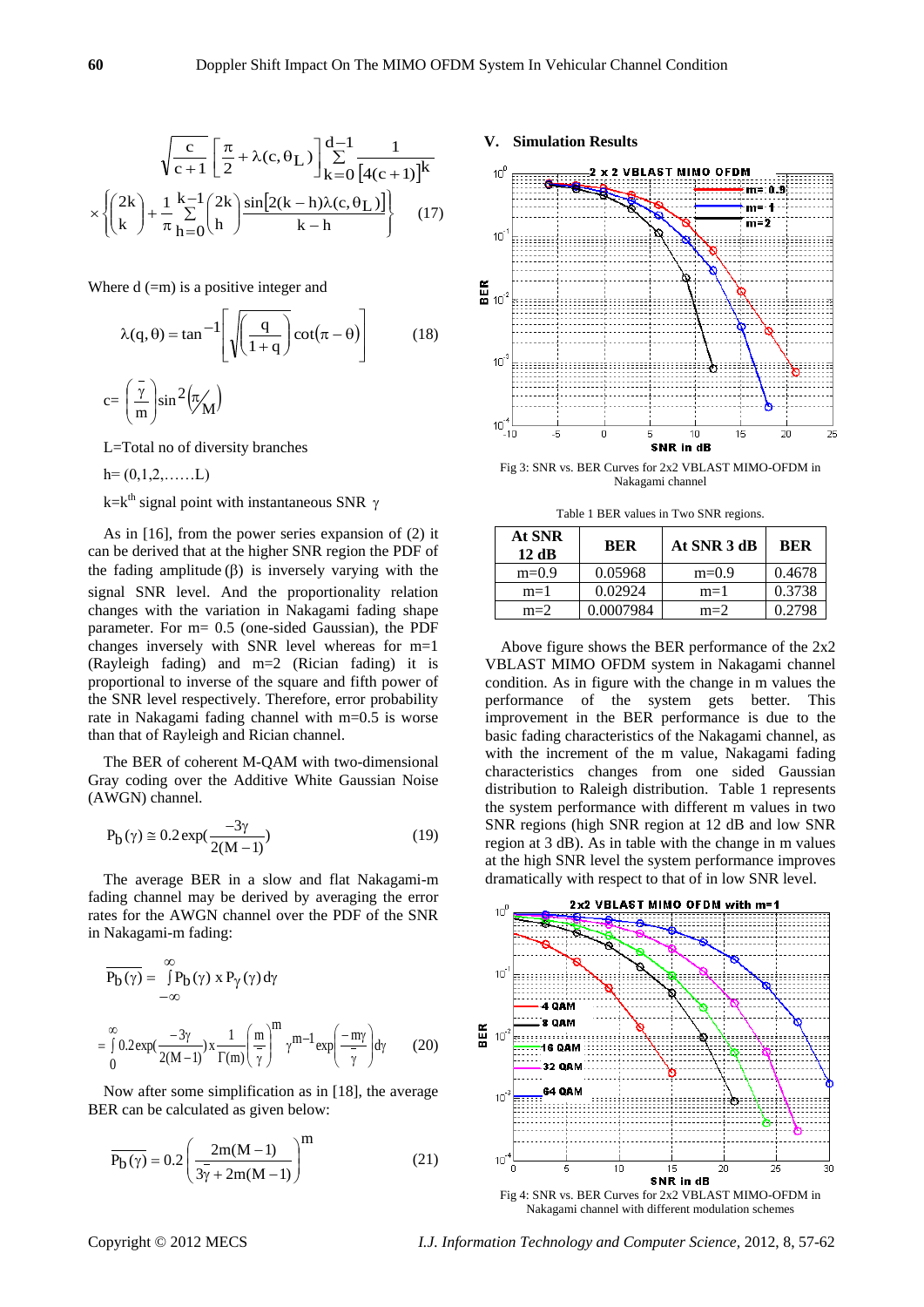| <b>SNR</b><br>At | <b>BER</b> | At SNR 3 dB | <b>BER</b> |
|------------------|------------|-------------|------------|
| 15dB             |            |             |            |
| 4 OAM            | 0.002595   | 4 OAM       | 0.3027     |
| 8 QAM            | 0.0493     | 8 QAM       | 0.6429     |
| 16 QAM           | 0.09481    | 16 QAM      | 0.7456     |
| 32 QAM           | 0.2588     | 32 QAM      | 0.8564     |
| 64 QAM           | 0.5019     | 64 QAM      | 0.9004     |

Table 2 BER values in Two SNR regions

Figure 4 depicts the BER performance of 2x2 VBLAST MIMO OFDM system in Nakagami channel condition (m=1) with the variation in the modulation order of MQAM modulator. As in table 2 with the increment in the modulation order the BER performance of the system is degraded. Table 2 represents the system performance in two SNR regions (high SNR region at 15 dB and low SNR region at 3 dB). From the table 2, one important conclusion can be drawn, that is the effect of modulation order on the system performance changes differently in these two regions.



Fig 5: Performance of 2x2 VBLAST MIMO-OFDM systems with different Doppler frequency

As discussed earlier Doppler effect introduce carrier frequency offset in OFDM system and this results in performance degradation. Degradation in the system performance is noticed as shown in figure 5. Larger the Doppler shift more is the degradation in BER performance. And also one important conclusion can be drawn out of the simulation result is that with the higher order modulation the system become more sensitive towards Doppler change.



Fig 6: SNR vs. BER Curves for 2x2 VBLAST MIMO-OFDM with different Doppler frequency.

Above figure shows the impact of the Doppler shift on the BER performance of a 2x2 VBLAST MIMO OFDM system with 16QAM modulation. With the increment of Doppler shift the BER value increases.

#### **VI. Conclusion**

This paper deals with the details analysis on the performance of the VBLAST MIMO-OFDM in mobility condition i.e. the effect of the Doppler shift on the system. For a 2x2 system simulation results showed that with increasing CFO, the BER increases. And also the system performance is analyzed with the variation in modulation order. From the simulation, it can be concluded that MIMO- OFDM is emerging as a promising solution for the V2V communication in severe multi-path condition and also in high mobility condition.

## **References**

- [1] Huang, X; (2006):"Smart Antennas for Intelligent Transportation Systems", 6th International Conference on ITS Telecommunications Proceedings, 2006.
- [2] J.Njordand et.al. "Safety Applications of Intelligent Transportation Systems in Europe and Japan, American Trade Initiatives, January 2006.
- [3] Nirmalendu Bikas Sinha1, Manish Sonal, Makar Chand Snai, R.Bera and M.Mitra, "Modelling and Implementation of ITWS: An ultimate solution to ITS", Journal Of Telecommunications, Volume 2, Issue 1, February 2010, Pp-17-27.
- [4] Masaaki Harada, "Performance analysis of coded MIMO OFDM in multipath fading channel",IEICE Electronics Express, vol.8, No.19, pp-1596-1601.